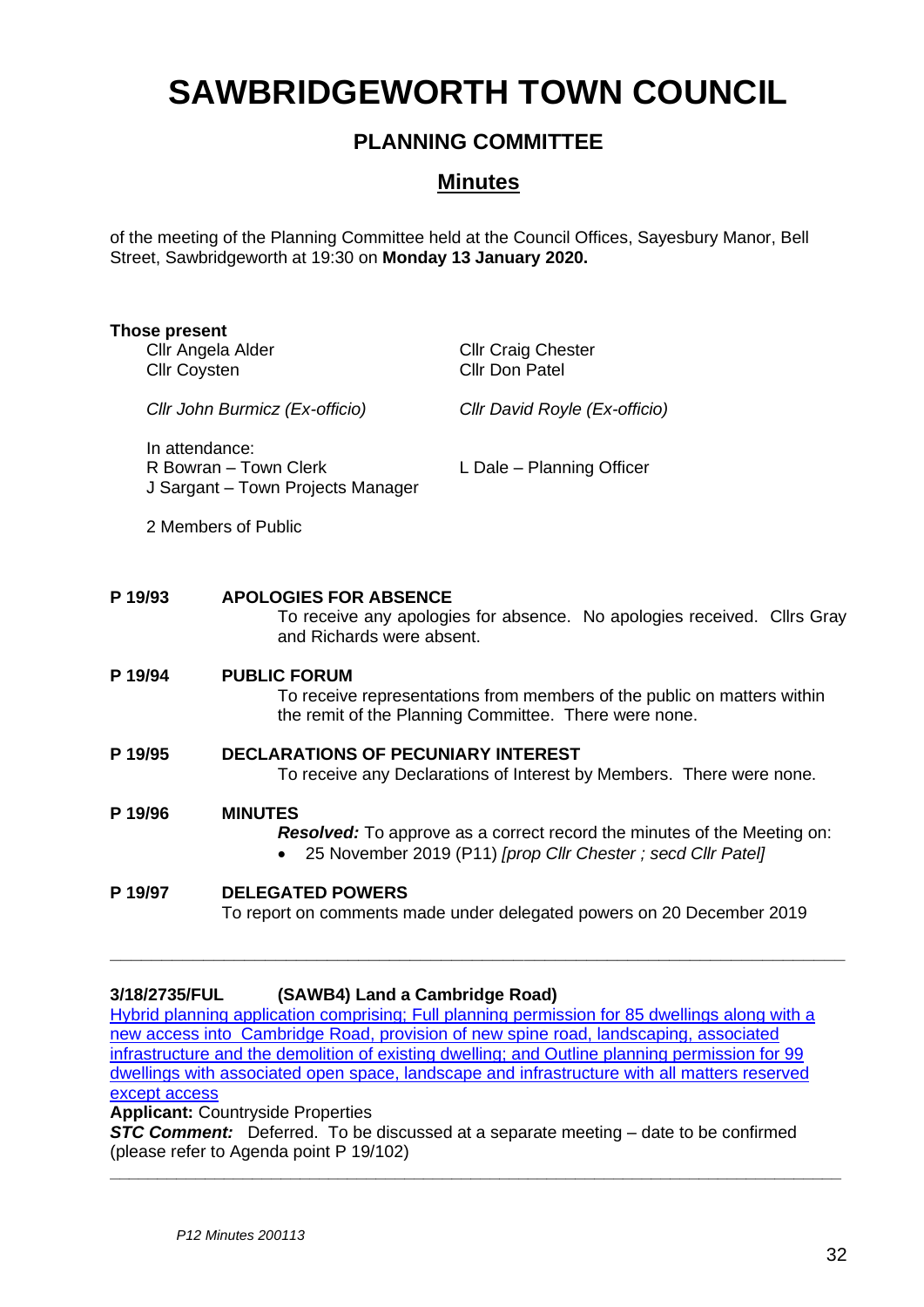#### **3/19/1859/HH 40 Bullfields, CM21** [Single storey side extension. Insertion of rooflight window and removal of chimney](https://publicaccess.eastherts.gov.uk/online-applications/applicationDetails.do?activeTab=documents&keyVal=PXNYPFGLL1H00) **Applicant:** Mr Steve Andrews **STC Comment:** No objection to amended application

**\_\_\_\_\_\_\_\_\_\_\_\_\_\_\_\_\_\_\_\_\_\_\_\_\_\_\_\_\_\_\_\_\_\_\_\_\_\_\_\_\_\_\_\_\_\_\_\_\_\_\_\_\_\_\_\_\_\_\_\_\_\_\_\_\_\_\_\_\_\_\_\_\_\_\_\_\_**

**\_\_\_\_\_\_\_\_\_\_\_\_\_\_\_\_\_\_\_\_\_\_\_\_\_\_\_\_\_\_\_\_\_\_\_\_\_\_\_\_\_\_\_\_\_\_\_\_\_\_\_\_\_\_\_\_\_\_\_\_\_\_\_\_\_\_\_\_\_\_\_\_\_\_\_\_\_**

**\_\_\_\_\_\_\_\_\_\_\_\_\_\_\_\_\_\_\_\_\_\_\_\_\_\_\_\_\_\_\_\_\_\_\_\_\_\_\_\_\_\_\_\_\_\_\_\_\_\_\_\_\_\_\_\_\_\_\_\_\_\_\_\_\_\_\_\_\_\_\_\_\_\_\_\_\_**

**3/19/2258/HH & 3/19/2259LBC 1 Fair Green** [Single storey extensions, internal alterations, fenestration alterations and the](https://publicaccess.eastherts.gov.uk/online-applications/applicationDetails.do?activeTab=documents&keyVal=Q0I77RGLLTD00)  [restoration/alteration of the existing outbuilding together with the provision of first floor](https://publicaccess.eastherts.gov.uk/online-applications/applicationDetails.do?activeTab=documents&keyVal=Q0I77RGLLTD00)  [accommodation above the existing garage/store](https://publicaccess.eastherts.gov.uk/online-applications/applicationDetails.do?activeTab=documents&keyVal=Q0I77RGLLTD00) **Applicant:** Mrs Dumphries *STC Comment:* No objection & No comment

# **3/19/2289/HH Penrhyn, London Road, Spellbrook** [Erection of a balcony to bedroom at rear of the dwelling \(resubmission of application](https://publicaccess.eastherts.gov.uk/online-applications/applicationDetails.do?activeTab=documents&keyVal=Q0SOXMGLLVT00)  [3/19/0307/HH\)](https://publicaccess.eastherts.gov.uk/online-applications/applicationDetails.do?activeTab=documents&keyVal=Q0SOXMGLLVT00)

**Applicant:** Mr Phil Neal **STC Comment:** No objection

# **3/19/2397/FUL &**

## **3/19/2398/LBC 29 Station Road, CM21 9JY**

[Conversion of barn outbuilding into a self-contained residential unit and associated development](https://publicaccess.eastherts.gov.uk/online-applications/applicationDetails.do?activeTab=documents&keyVal=Q1KS3IGLM3V00)  [to include 2 rear roof lights](https://publicaccess.eastherts.gov.uk/online-applications/applicationDetails.do?activeTab=documents&keyVal=Q1KS3IGLM3V00) **Applicant:** Mr Colin Hardy *STC Comment:* No objection & No comment

**\_\_\_\_\_\_\_\_\_\_\_\_\_\_\_\_\_\_\_\_\_\_\_\_\_\_\_\_\_\_\_\_\_\_\_\_\_\_\_\_\_\_\_\_\_\_\_\_\_\_\_\_\_\_\_\_\_\_\_\_\_\_\_\_\_\_\_\_\_\_\_\_\_\_\_\_\_**

**\_\_\_\_\_\_\_\_\_\_\_\_\_\_\_\_\_\_\_\_\_\_\_\_\_\_\_\_\_\_\_\_\_\_\_\_\_\_\_\_\_\_\_\_\_\_\_\_\_\_\_\_\_\_\_\_\_\_\_\_\_\_\_\_\_\_\_\_\_\_\_\_\_\_\_\_\_**

# **3/19/2432/LBC 91 London Road, CM21 9JJ**

[Replacement ground floor roof to rear extension and insertion of double doors. Internal](https://publicaccess.eastherts.gov.uk/online-applications/applicationDetails.do?activeTab=documents&keyVal=Q1Q0ZMGLM6800)  [alterations to include; removal of ground floor arch within kitchen and widening of archway at](https://publicaccess.eastherts.gov.uk/online-applications/applicationDetails.do?activeTab=documents&keyVal=Q1Q0ZMGLM6800)  [entry from lounge to kitchen. To remove and fill in small window and the replacement of other to](https://publicaccess.eastherts.gov.uk/online-applications/applicationDetails.do?activeTab=documents&keyVal=Q1Q0ZMGLM6800)  [ground floor bathroom](https://publicaccess.eastherts.gov.uk/online-applications/applicationDetails.do?activeTab=documents&keyVal=Q1Q0ZMGLM6800) **Applicant:** Mr Keith Burnand *STC Comment:* No comment **\_\_\_\_\_\_\_\_\_\_\_\_\_\_\_\_\_\_\_\_\_\_\_\_\_\_\_\_\_\_\_\_\_\_\_\_\_\_\_\_\_\_\_\_\_\_\_\_\_\_\_\_\_\_\_\_\_\_\_\_\_\_\_\_\_\_\_\_\_\_\_\_\_\_\_\_\_**

**\_\_\_\_\_\_\_\_\_\_\_\_\_\_\_\_\_\_\_\_\_\_\_\_\_\_\_\_\_\_\_\_\_\_\_\_\_\_\_\_\_\_\_\_\_\_\_\_\_\_\_\_\_\_\_\_\_\_\_\_\_\_\_\_\_\_\_\_\_\_\_\_\_\_\_\_\_**

**\_\_\_\_\_\_\_\_\_\_\_\_\_\_\_\_\_\_\_\_\_\_\_\_\_\_\_\_\_\_\_\_\_\_\_\_\_\_\_\_\_\_\_\_\_\_\_\_\_\_\_\_\_\_\_\_\_\_\_\_\_\_\_\_\_\_\_\_\_\_\_\_\_\_\_\_\_**

#### **3/19/2439/HH Meadow Cottage, 34 Vantorts Road, CM21 9NB** [Installation of dormer window to front elevation. Conversion of garage to form studio/games](https://publicaccess.eastherts.gov.uk/online-applications/applicationDetails.do?activeTab=documents&keyVal=Q1QC2EGLM6M00)  [room](https://publicaccess.eastherts.gov.uk/online-applications/applicationDetails.do?activeTab=documents&keyVal=Q1QC2EGLM6M00)

**Applicant:** A Taylor **STC Comment:** No objection

# **3/19/2474/HH 8 Kingsmead, CM21 9EY**

[Demolition of extension and erection of single storey rear extension](https://publicaccess.eastherts.gov.uk/online-applications/applicationDetails.do?activeTab=documents&keyVal=Q21514GLM9700) **Applicant:** Mr Andrew Brighton **STC Comment:** No objection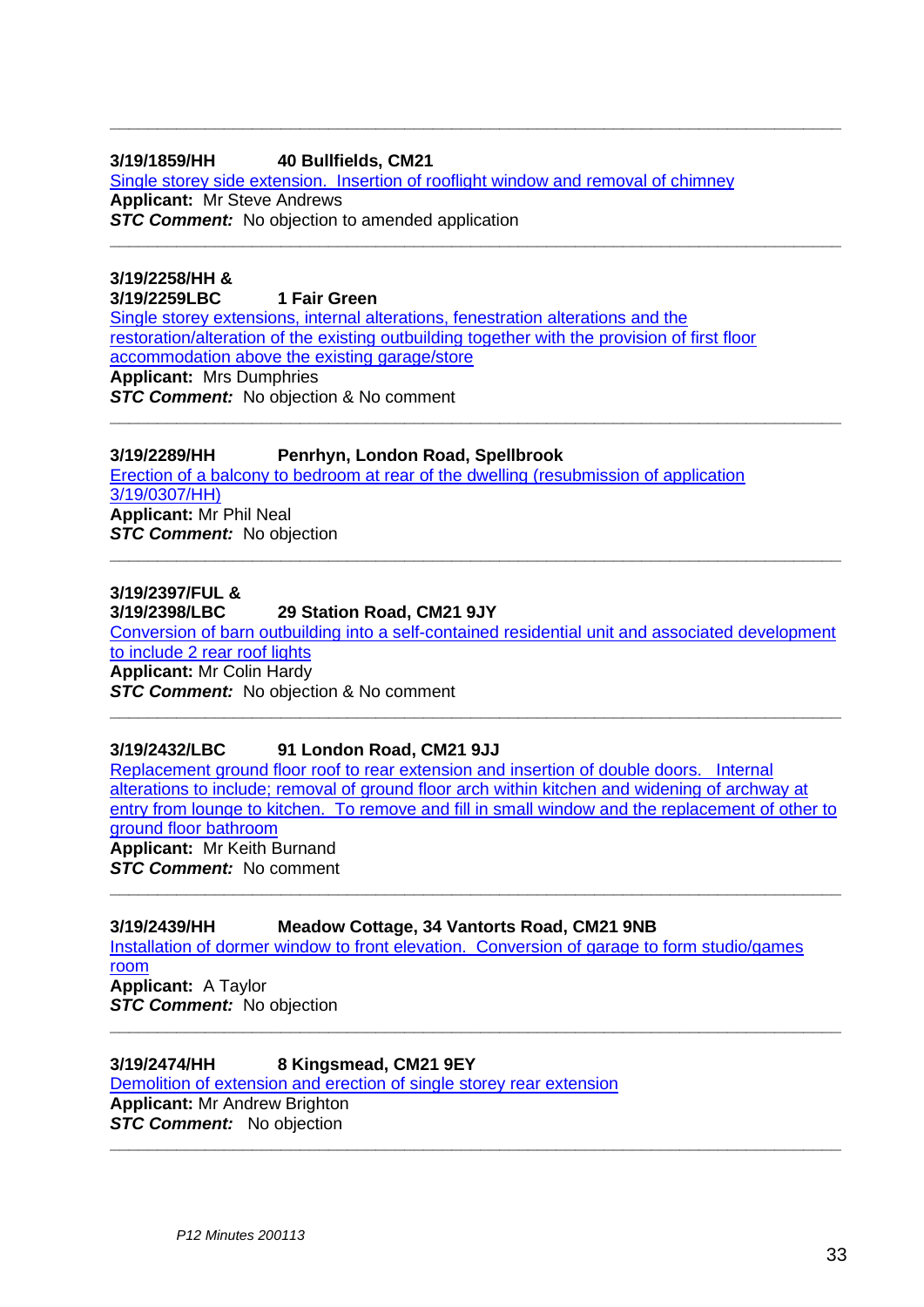#### **3/19/2503/HH & 3/19/2504/LBC Bonks Hill House, High Wych Rd** [Conversion of coach house to annexe](https://publicaccess.eastherts.gov.uk/online-applications/applicationDetails.do?activeTab=documents&keyVal=Q2AE9FGLMB700) **Applicant:** Mr Oliver Hookway **STC Comment:** No objection & No comment

#### **3/19/2535/HH 28 Rowney Gardens, CM21 0AT**

[Demolition of side garage and removal of chimney](https://publicaccess.eastherts.gov.uk/online-applications/applicationDetails.do?activeTab=documents&keyVal=Q2G52VGL00X00) stacks. Erection of single storey front, side, [rear and two storey side and rear extensions. New vehicle access onto Rowney Gardens and](https://publicaccess.eastherts.gov.uk/online-applications/applicationDetails.do?activeTab=documents&keyVal=Q2G52VGL00X00)  [proposed access gates and front boundary wall.](https://publicaccess.eastherts.gov.uk/online-applications/applicationDetails.do?activeTab=documents&keyVal=Q2G52VGL00X00)

**\_\_\_\_\_\_\_\_\_\_\_\_\_\_\_\_\_\_\_\_\_\_\_\_\_\_\_\_\_\_\_\_\_\_\_\_\_\_\_\_\_\_\_\_\_\_\_\_\_\_\_\_\_\_\_\_\_\_\_\_\_\_\_\_\_\_\_\_\_\_\_\_\_\_\_\_\_**

**Applicant:** Mr K Hawkins

**STC Comment:** Objection. On further consideration this appears to be overdevelopment of site **\_\_\_\_\_\_\_\_\_\_\_\_\_\_\_\_\_\_\_\_\_\_\_\_\_\_\_\_\_\_\_\_\_\_\_\_\_\_\_\_\_\_\_\_\_\_\_\_\_\_\_\_\_\_\_\_\_\_\_\_\_\_\_\_\_\_\_\_\_\_\_\_\_\_\_\_\_**

# **3/19/2544/FUL &**

#### **3/19/2545/LBC 136 Sheering Mill Lane, CM21 9ND**

[Erection of 1, two bedroom dwelling to include a front Juliet balcony, 2 parking spaces and](https://publicaccess.eastherts.gov.uk/online-applications/applicationDetails.do?activeTab=documents&keyVal=Q2GKLCGLME200)  [associated landscaping](https://publicaccess.eastherts.gov.uk/online-applications/applicationDetails.do?activeTab=documents&keyVal=Q2GKLCGLME200) **Applicant:** Mrs J Reilly

**STC Comment:** No objection but concerns regarding suitability of vehicular access onto highway on dangerous bend

#### **3/19/2577/ODPN 39 London Road, CM21 9EH**

[Change of use of first and second floor from B1 Office to C3 Residential to create 1 dwelling](https://publicaccess.eastherts.gov.uk/online-applications/applicationDetails.do?activeTab=documents&keyVal=Q2PET6GL00X00) **Applicant:** A Evans **STC Comment:** No objection

**\_\_\_\_\_\_\_\_\_\_\_\_\_\_\_\_\_\_\_\_\_\_\_\_\_\_\_\_\_\_\_\_\_\_\_\_\_\_\_\_\_\_\_\_\_\_\_\_\_\_\_\_\_\_\_\_\_\_\_\_\_\_\_\_\_\_\_\_\_\_\_\_\_\_\_\_\_**

**P 19/98 PLANNING APPLICATIONS RECEIVED FROM EHDC** To consider Planning Applications received from EHDC since the last meeting of the Planning Committee.

**\_\_\_\_\_\_\_\_\_\_\_\_\_\_\_\_\_\_\_\_\_\_\_\_\_\_\_\_\_\_\_\_\_\_\_\_\_\_\_\_\_\_\_\_\_\_\_\_\_\_\_\_\_\_\_\_\_\_\_\_\_\_\_\_\_\_\_\_\_\_\_**

**\_\_\_\_\_\_\_\_\_\_\_\_\_\_\_\_\_\_\_\_\_\_\_\_\_\_\_\_\_\_\_\_\_\_\_\_\_\_\_\_\_\_\_\_\_\_\_\_\_\_\_\_\_\_\_\_\_\_\_\_\_\_\_\_\_\_\_\_\_\_\_\_\_\_\_\_\_**

#### **3/19/2397/FUL (Amended) &**

**3/19/2398/LBC 29 Station Road, CM21 9JY Bell Street, CM21 9JY**

[Conversion of barn outbuilding into a self-contained residential unit and associated development](https://publicaccess.eastherts.gov.uk/online-applications/applicationDetails.do?activeTab=documents&keyVal=Q1KS3IGLM3V00)  [to include 2 rear roof lights](https://publicaccess.eastherts.gov.uk/online-applications/applicationDetails.do?activeTab=documents&keyVal=Q1KS3IGLM3V00)

**\_\_\_\_\_\_\_\_\_\_\_\_\_\_\_\_\_\_\_\_\_\_\_\_\_\_\_\_\_\_\_\_\_\_\_\_\_\_\_\_\_\_\_\_\_\_\_\_\_\_\_\_\_\_\_\_\_\_\_\_\_\_\_\_\_\_\_\_\_\_\_**

**Applicant:** Mr Colin Hardy

**STC Comment:** No planning objection however objections from neighbouring properties concerning invasion of privacy and lack of sufficient parking noted.

#### **P 19/99 LATE PLANNING APPLICATIONS**

Planning Applications received from EHDC following the Publication of this Agenda and received before 10 January 2020. There were none.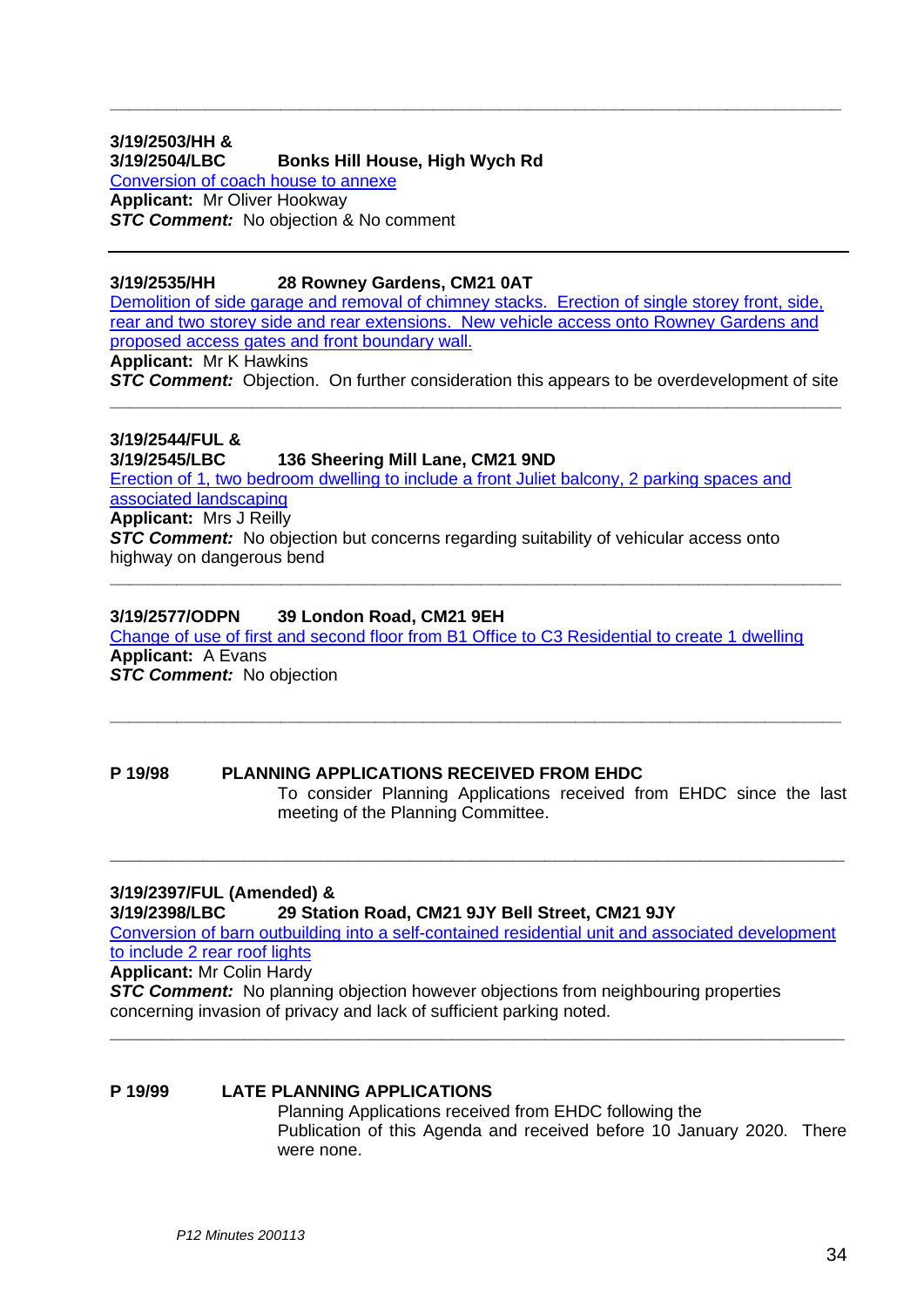#### **3/19/0848/HH Kecksys Farm, Cambridge Road**

Erection of balcony and access bridge, extension of existing roof and provision of rain screen to basement stairs **Applicant:** Mrs M Brunt *STC Comment:* No objection *EHDC Decision:* Application withdrawn by Applicant/Agent **\_\_\_\_\_\_\_\_\_\_\_\_\_\_\_\_\_\_\_\_\_\_\_\_\_\_\_\_\_\_\_\_\_\_\_\_\_\_\_\_\_\_\_\_\_\_\_\_\_\_\_\_\_\_\_\_\_\_\_\_\_\_\_\_\_\_\_\_\_\_\_\_\_\_\_\_\_**

**\_\_\_\_\_\_\_\_\_\_\_\_\_\_\_\_\_\_\_\_\_\_\_\_\_\_\_\_\_\_\_\_\_\_\_\_\_\_\_\_\_\_\_\_\_\_\_\_\_\_\_\_\_\_\_\_\_\_\_\_\_\_\_\_\_\_\_\_\_\_\_\_\_\_\_\_\_**

#### **3/19/1525/FUL Parsonage Farm Boarding Kennels, Parsonage Lane**

Demolition of kennels and cattery and the erection of 1 no. 3 bedroomed dwelling (Amended scheme to planning approval 3/18/1223/FUL) **Applicant:** Mrs Paula Harding *STC Comment:* No objection *EHDC Decision:* Granted

**\_\_\_\_\_\_\_\_\_\_\_\_\_\_\_\_\_\_\_\_\_\_\_\_\_\_\_\_\_\_\_\_\_\_\_\_\_\_\_\_\_\_\_\_\_\_\_\_\_\_\_\_\_\_\_\_\_\_\_\_\_\_\_\_\_\_\_\_\_\_\_\_\_\_\_\_\_**

#### **3/19/1641/LBC 91 London Road, CM21 9JJ**

Redevelopment of single storey rear extension to include raising roof ridge. Internal works to include removal of kitchen wall. Applicant: Mr Keith Burnand *STC Comment:* No comment *EHDC Decision:* Application withdrawn by Applicant/Agent

**\_\_\_\_\_\_\_\_\_\_\_\_\_\_\_\_\_\_\_\_\_\_\_\_\_\_\_\_\_\_\_\_\_\_\_\_\_\_\_\_\_\_\_\_\_\_\_\_\_\_\_\_\_\_\_\_\_\_\_\_\_\_\_\_\_\_\_\_\_\_\_\_\_\_\_\_\_**

#### **3/19/1656/LBC 19 Knight Street, CM21 9AT**

Replacement staircase. Alterations to glazing specifications **Applicant:** Mr & Mrs Clement *STC Comment:* No comment *EHDC Decision:* Granted

#### **3/19/1812/FUL 9 Riverside Business Park, Harlow Road, CM20 2HE**

Change of use of unit from B1 (business), B2 (general industry) and B8 (storage and distribution) to D2 (Assembly and Leisure) **Applicant:** Body Active Ltd *STC Comment:* No objection *EHDC Decision:* Refused – Contrary to Policies ED1, TRA1, TRA2, TRA3 and WAT1 of the East Herts District Plan (2018) **\_\_\_\_\_\_\_\_\_\_\_\_\_\_\_\_\_\_\_\_\_\_\_\_\_\_\_\_\_\_\_\_\_\_\_\_\_\_\_\_\_\_\_\_\_\_\_\_\_\_\_\_\_\_\_\_\_\_\_\_\_\_\_\_\_\_\_\_\_\_\_\_\_\_\_\_\_**

**\_\_\_\_\_\_\_\_\_\_\_\_\_\_\_\_\_\_\_\_\_\_\_\_\_\_\_\_\_\_\_\_\_\_\_\_\_\_\_\_\_\_\_\_\_\_\_\_\_\_\_\_\_\_\_\_\_\_\_\_\_\_\_\_\_\_\_\_\_\_\_\_\_\_\_\_\_**

#### **3/19/1839/HH 130 West Road, CM21 0BW**

Single storey rear extension **Applicant:** Mr Keith Willsdon

**STC Comment:** No objection

*EHDC Decision:* Refused. "The proposed development constitutes inappropriate development in the Green Belt and addition harm would result from loss of openness. There are no very special circumstances associated with the proposed development that would clearly outweigh the harm by reason of inappropriateness and loss of openness. The proposal would therefore be contrary to Policy GBR1 of the adopted East Herts District Plan (2018) and the National Planning Policy Framework (2019)

**\_\_\_\_\_\_\_\_\_\_\_\_\_\_\_\_\_\_\_\_\_\_\_\_\_\_\_\_\_\_\_\_\_\_\_\_\_\_\_\_\_\_\_\_\_\_\_\_\_\_\_\_\_\_\_\_\_\_\_\_\_\_\_\_\_\_\_\_\_\_\_\_\_\_\_\_\_**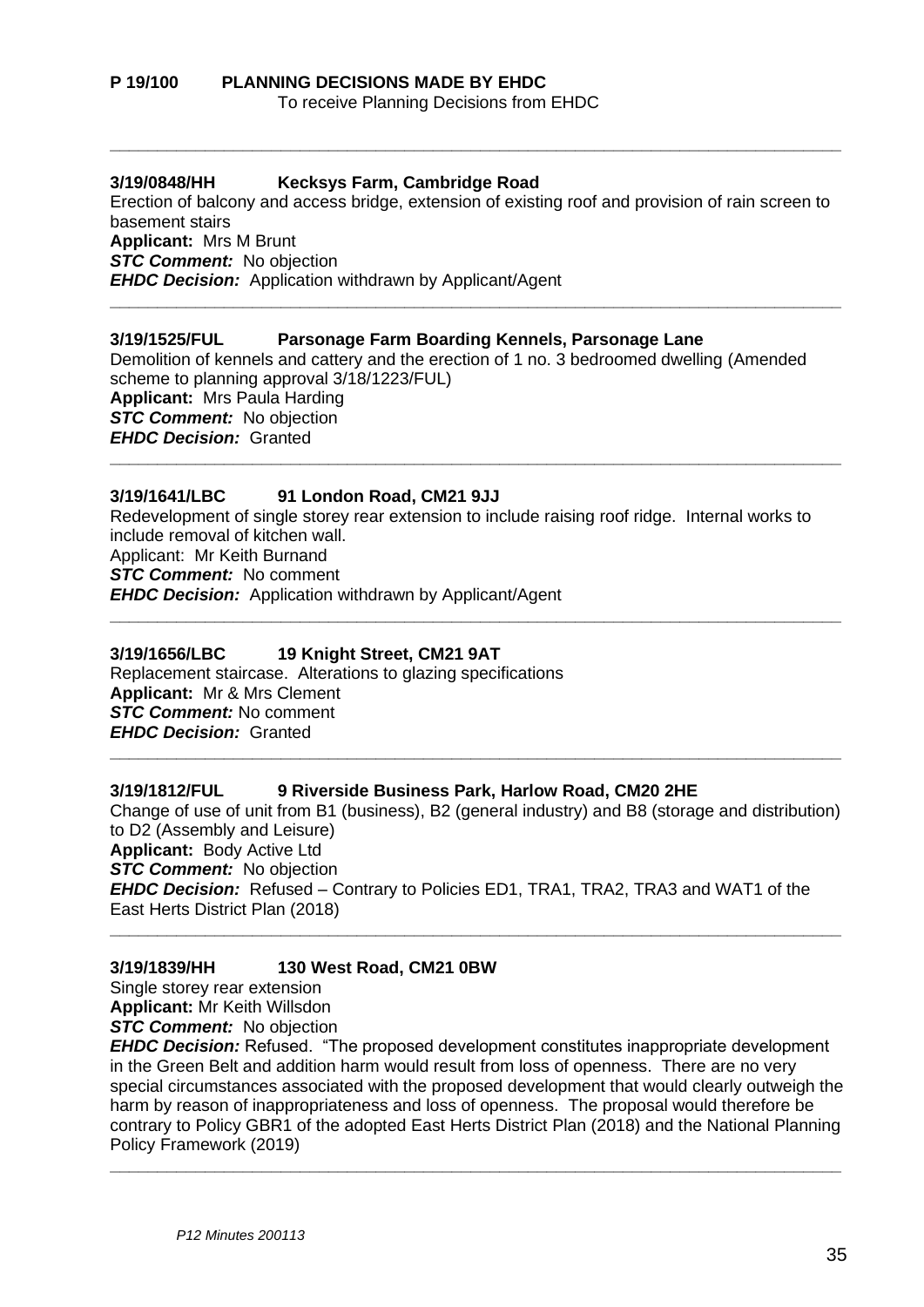#### **3/19/1840/LBC 130 West Road, CM21 0BW** Single storey rear extension **Applicant:** Mr Keith Willson *STC Comment:* No comment

*EHDC Decision:* Granted **\_\_\_\_\_\_\_\_\_\_\_\_\_\_\_\_\_\_\_\_\_\_\_\_\_\_\_\_\_\_\_\_\_\_\_\_\_\_\_\_\_\_\_\_\_\_\_\_\_\_\_\_\_\_\_\_\_\_\_\_\_\_\_\_\_\_\_\_\_\_\_\_\_\_\_\_\_**

#### **3/19/1894/ODPN 34A London Road, CM21 9JS**

Change of use from Class B1 (a) offices to Class C3 residential, to create 1 no. dwelling **Applicant:** White Ivy Homes Ltd *STC Comment:* No comment *EHDC Decision:* Prior approval is not required

**\_\_\_\_\_\_\_\_\_\_\_\_\_\_\_\_\_\_\_\_\_\_\_\_\_\_\_\_\_\_\_\_\_\_\_\_\_\_\_\_\_\_\_\_\_\_\_\_\_\_\_\_\_\_\_\_\_\_\_\_\_\_\_\_\_\_\_\_\_\_\_\_\_\_\_\_\_**

**\_\_\_\_\_\_\_\_\_\_\_\_\_\_\_\_\_\_\_\_\_\_\_\_\_\_\_\_\_\_\_\_\_\_\_\_\_\_\_\_\_\_\_\_\_\_\_\_\_\_\_\_\_\_\_\_\_\_\_\_\_\_\_\_\_\_\_\_\_\_\_\_\_\_\_\_\_**

## **3/19/1919/LBC 91 London Road, CM21 9JJ**

Replacement of PVC windows to rear and fill of window to ground floor **Applicant:** Mr Keith Burnand *STC Comment:* No comment *EHDC Decision:* Application withdrawn by Applicant/Agent **\_\_\_\_\_\_\_\_\_\_\_\_\_\_\_\_\_\_\_\_\_\_\_\_\_\_\_\_\_\_\_\_\_\_\_\_\_\_\_\_\_\_\_\_\_\_\_\_\_\_\_\_\_\_\_\_\_\_\_\_\_\_\_\_\_\_\_\_\_\_\_\_\_\_\_\_\_**

## **3/19/1952/HH 79 West Road, CM21 0BN**

Single storey side and front extension, to create family annexe **Applicant:** Mr K Green **STC Comment:** No objection *EHDC Decision:* Refused – Contrary to Policies DES4 and HOU11 of the East Herts District Plan (2018)

#### **3/19/1973/HH 45 Vantorts Road, CM21 9NB**

Demolition of existing conservatory, kitchen and utility to rear. Erection of a two storey rear extension, hip to gable roof alteration, to include 5 dormer windows and 4 rooflights, erection of pitched roof front porch, fenestration alterations, alterations to widen driveway, new gates and walls

**\_\_\_\_\_\_\_\_\_\_\_\_\_\_\_\_\_\_\_\_\_\_\_\_\_\_\_\_\_\_\_\_\_\_\_\_\_\_\_\_\_\_\_\_\_\_\_\_\_\_\_\_\_\_\_\_\_\_\_\_\_\_\_\_\_\_\_\_\_\_\_\_\_\_\_\_\_**

**\_\_\_\_\_\_\_\_\_\_\_\_\_\_\_\_\_\_\_\_\_\_\_\_\_\_\_\_\_\_\_\_\_\_\_\_\_\_\_\_\_\_\_\_\_\_\_\_\_\_\_\_\_\_\_\_\_\_\_\_\_\_\_\_\_\_\_\_\_\_\_\_\_\_\_\_\_**

**Applicant:** Mr and Mrs S Nixon **STC Comment:** No objection *EHDC Decision:* Granted

#### **3/19/1999/PNHH 11 Chaseways, CM21 0AS**

Single storey rear extension, Depth 6.585 metres; maximum height 2.8 metres; height at the eaves 2.8 metres **Applicant:** Mr and Mrs Jemmett *STC Comment:* No objection *EHDC Decision:* Prior Approval is required and refused **\_\_\_\_\_\_\_\_\_\_\_\_\_\_\_\_\_\_\_\_\_\_\_\_\_\_\_\_\_\_\_\_\_\_\_\_\_\_\_\_\_\_\_\_\_\_\_\_\_\_\_\_\_\_\_\_\_\_\_\_\_\_\_\_\_\_\_\_\_\_\_\_\_\_\_\_\_**

# **3/19/2104/HH 23 Elmwood, CM21 9NN**

Single storey front extension **Applicant:** Mr L Gardner *STC Comment:* Objection. Not in-keeping with street scene *EHDC Decision:* Granted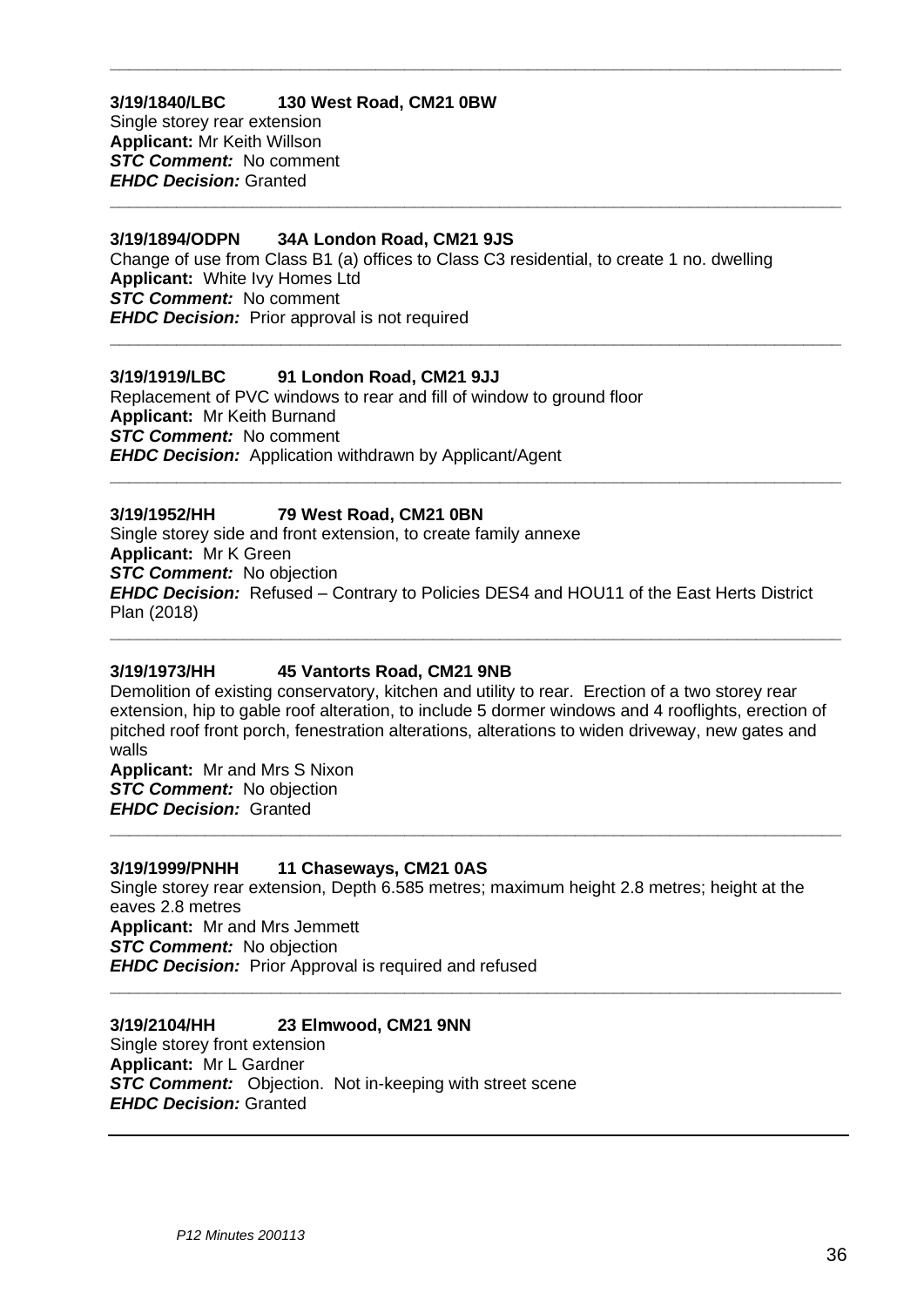#### **3/19/2127/FUL 1 The Square, CM21 9AE**

Change of use from A1 use (shops) to sui generis – ice-cream, desserts and coffee shop **Applicant:** Miss Carlin Monson *STC Comment:* No objection *EHDC Decision:* Granted **\_\_\_\_\_\_\_\_\_\_\_\_\_\_\_\_\_\_\_\_\_\_\_\_\_\_\_\_\_\_\_\_\_\_\_\_\_\_\_\_\_\_\_\_\_\_\_\_\_\_\_\_\_\_\_\_\_\_\_\_\_\_\_\_\_\_\_\_\_\_\_\_\_\_\_\_\_**

**\_\_\_\_\_\_\_\_\_\_\_\_\_\_\_\_\_\_\_\_\_\_\_\_\_\_\_\_\_\_\_\_\_\_\_\_\_\_\_\_\_\_\_\_\_\_\_\_\_\_\_\_\_\_\_\_\_\_\_\_\_\_\_\_\_\_\_\_\_\_\_\_\_\_\_\_\_**

# **3/19/2192/LBC 91 London Road, CM21 9JJ**

Internal reinstatement of wall and ceiling finishes **Applicant:** Mr Keith Burnand *STC Comment:* No comment *EHDC Decision:* Granted

#### **3/19/2202/FUL Kecksys Farm, Cambridge Road, CM21 9BZ**

Retention of agricultural dwelling for use by owner of land; erection of balcony and access bridge; extension of existing roof and provision of rain screen to stair to agricultural store in basement **Applicant:** Mrs M Brunt

**\_\_\_\_\_\_\_\_\_\_\_\_\_\_\_\_\_\_\_\_\_\_\_\_\_\_\_\_\_\_\_\_\_\_\_\_\_\_\_\_\_\_\_\_\_\_\_\_\_\_\_\_\_\_\_\_\_\_\_\_\_\_\_\_\_\_\_\_\_\_\_\_\_\_\_\_\_**

*STC Comment:* No objection

*EHDC Decision:* Refused. "Contrary to Policies GBR1, HOU5, DES4 and GBR1 of the East Herts District Plan 2018"

**\_\_\_\_\_\_\_\_\_\_\_\_\_\_\_\_\_\_\_\_\_\_\_\_\_\_\_\_\_\_\_\_\_\_\_\_\_\_\_\_\_\_\_\_\_\_\_\_\_\_\_\_\_\_\_\_\_\_\_\_\_\_\_\_\_\_\_\_\_\_\_\_\_\_\_\_\_**

#### **3/19/2258/HH &**

#### **3/19/2259LBC 1 Fair Green**

Single storey extensions, internal alterations, fenestration alterations and the restoration/alteration of the existing outbuilding together with the provision of first floor accommodation above the existing garage/store **Applicant:** Mrs Dumphries **STC Comment:** No objection & No comment

*EHDC Decision:* Granted

#### **3/19/2267/PNHH 47 Barnard Road, CM21 9DY**

Ground floor rear extension: Depth 4 metres; Maximum height 3 metres; Eaves height 2.85 metres **Applicant:** Mr Simon Cartwright **STC Comment:** No objection

**\_\_\_\_\_\_\_\_\_\_\_\_\_\_\_\_\_\_\_\_\_\_\_\_\_\_\_\_\_\_\_\_\_\_\_\_\_\_\_\_\_\_\_\_\_\_\_\_\_\_\_\_\_\_\_\_\_\_\_\_\_\_\_\_\_\_\_\_\_\_\_\_\_\_\_\_\_**

**\_\_\_\_\_\_\_\_\_\_\_\_\_\_\_\_\_\_\_\_\_\_\_\_\_\_\_\_\_\_\_\_\_\_\_\_\_\_\_\_\_\_\_\_\_\_\_\_\_\_\_\_\_\_\_\_\_\_\_\_\_\_\_\_\_\_\_\_\_\_\_\_\_\_\_\_\_**

**\_\_\_\_\_\_\_\_\_\_\_\_\_\_\_\_\_\_\_\_\_\_\_\_\_\_\_\_\_\_\_\_\_\_\_\_\_\_\_\_\_\_\_\_\_\_\_\_\_\_\_\_\_\_\_\_\_\_\_\_\_\_\_\_\_\_\_\_\_\_\_\_\_\_\_\_\_**

*EHDC Decision*: Prior approval is required and granted

**3/19/2324/HH 11 Chaseways, CM21 0AS** Single storey rear extension, to include roof lantern **Applicant:** Mr & Mrs Jemmett *STC Comment:* No objection *EHDC Decision:* Granted